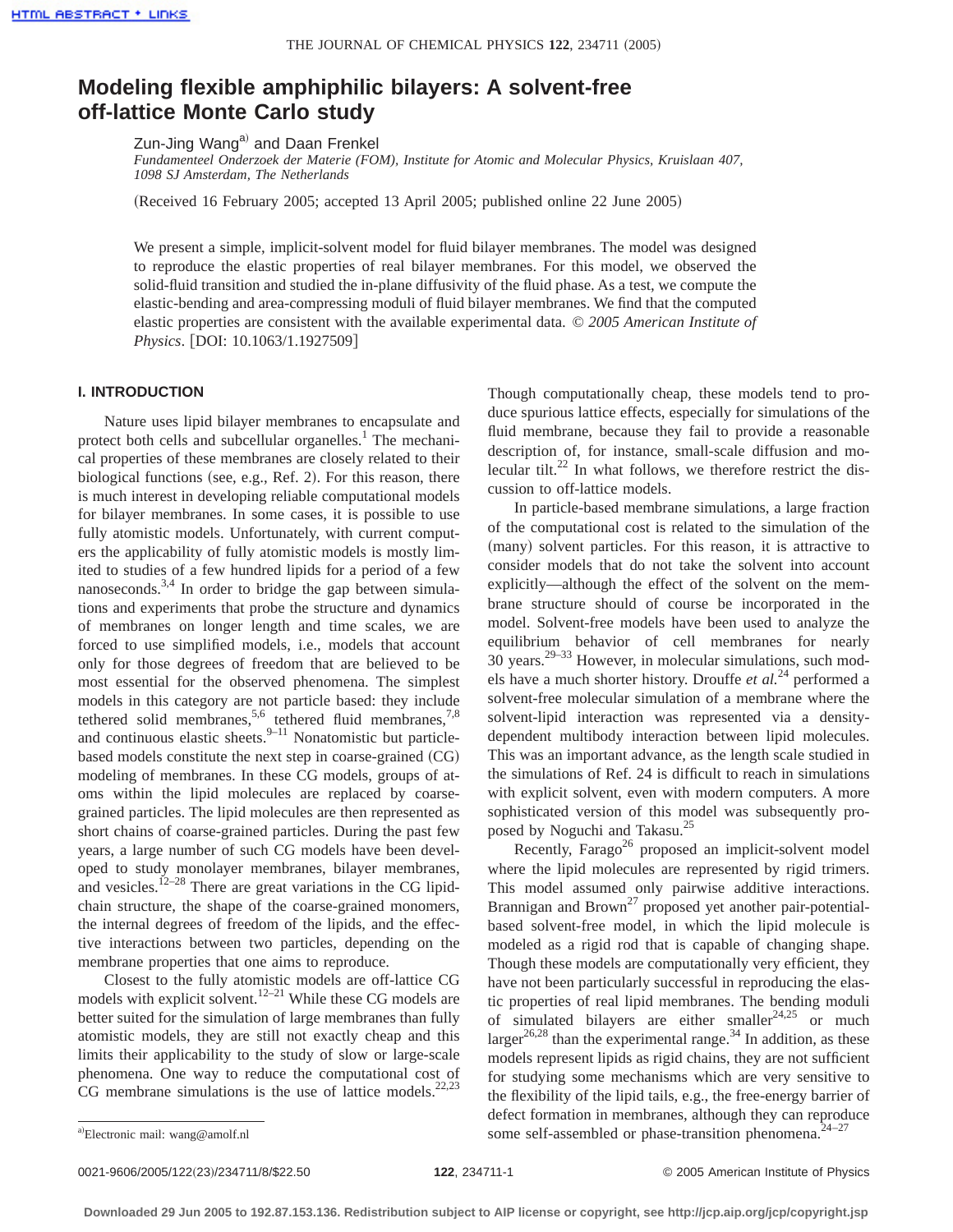

FIG. 1. Illustration of a coarse-grained surfactant molecule which has one hydrophilic bead (solid) and two hydrophobic beads (open).

To remedy these defects, while retaining the computational simplicity of implicit-solvent models, we propose a water-implicit membrane model consisting of flexible, coarse-grained lipids. The remainder of this paper is organized as follows. In Sec. II we describe the simulation model. In Sec. III we present numerical simulations of the phase behavior, fluidity, and membrane elasticity. We compare our results with those of other simulations and with experiment. Section IV contains concluding remarks and we comment on further developments.

#### **II. SIMULATION METHOD**

## **A. Potential model**

Each amphiphile molecule is described as a flexible chain with three coarse-grained beads (see Fig. 1). One particle is hydrophilic, the other two are hydrophobic.

The bonds between the beads are represented by a finite extensible nonlinear elastic (FENE) potential<sup>13</sup>

$$
U_s(d) = -\frac{1}{2}k_s d_s^2 \ln\{1 - \left[ (d - d_0)/d_s \right]^2 \}.
$$
 (1)

The angle-bending potential between two bonds is

$$
U_b(\theta) = k_b(1 - \cos \theta),\tag{2}
$$

where  $\theta$  is the angle between subsequent bonds. Beads on different molecules interact via a truncated Lennard-Jones potential:

$$
U_{tt}(r) = \epsilon [(\sigma_{tt}/r)^{12} - 2(\sigma_{tt}/r)^6 + U_{c0}], \qquad (3)
$$

$$
U_{hh}(r) = \epsilon [(\sigma_{hh}/r)^{12} - 2(\sigma_{hh}/r)^6 + U_{c1}], \qquad (4)
$$

$$
U_{th}(r) = \epsilon [(\sigma_{th}/r)^{12} - 2(\sigma_{th}/r)^{6} + U_{c1}], \qquad (5)
$$

where *t* and *h* represent the tail and head beads, respectively. The cutoffs for potential  $U_{tt}$ ,  $U_{hh}$ , and  $U_{th}$  are  $2\sigma_{tt}$ ,  $\sigma_{hh}$ , and  $\sigma_{th}$ , respectively, which make attractive interactions exist only between tail beads.  $U_{c0}$  and  $U_{c1}$  (respectively, 0.031 and 1) are the amounts by which the potential is shifted at the cut-off distance.

Water molecules are not taken into account explicitly. We mimic the interaction between the water molecules and amphiphiles with a multibody potential that depends on the local density of the hydrophobic beads



FIG. 2. Dependence of the multibody "hydrophobic" potential on the local density of hydrophobic tail beads (see text).

$$
U_{hp}(\tilde{\rho}) = \begin{cases} \epsilon [k_{\tilde{\rho}}(\tilde{\rho} - 0.75) + U_0], & \tilde{\rho} < 0.75 \\ \epsilon [(1/\tilde{\rho})^{12} - 2(1/\tilde{\rho})^6 + 1], & 0.75 \le \tilde{\rho} < 1 \\ 0, & \tilde{\rho} \ge 1, \end{cases}
$$
 (6)

where  $\tilde{\rho} = \rho/\rho^*$ . To obtain a potential with a continuous derivative,  $k_{\tilde{\rho}}$  and  $U_0$  are given the values of -415.21 and 21.332, respectively.

This multibody "hydrophobic" potential expresses the increase in free energy due to the contact of water molecules with the hydrocarbon beads of the amphiphiles. As shown in Fig. 2, the critical local density  $\rho^*$  represents the crossover point below which there is interaction between water molecules and the hydrophobic beads.

In principle, the total potential energy should be rotationally invariant. However, as we consider bilayers in a fixed geometry (*z* axis perpendicular to the bilayer), we use a definition of the local density that is optimized for this geometry.

$$
\rho_{i,j} = \sum_{i' \neq i,j' \neq 1} h(|\mathbf{r}_{ei,j} - \mathbf{r}_{ei',j'}|),
$$
\n(7)

where  $i$  and  $i'$  represent molecules,  $j$  and  $j'$  represent hydrophobic tail beads,  $\mathbf{r}_e = x\mathbf{i} + y\mathbf{j} + \alpha_e z\mathbf{k}$ , and

$$
h(r_e) = \frac{(\sigma_{hp}/r_e)^{12} - 2(\sigma_{hp}/r_e)^6 + 1}{(\sigma_{hp}/r_e)^{12} - 2(\sigma_{hp}/r_e)^6 + 2},
$$
\n(8)

where the cutoff for  $h(r_e)$  is  $\sigma_{hp}$ .  $h(r_e)$  is approximately the number of hydrophobic particles in the ellipsoid sphere  $x^2$  $+y^2+\alpha_e^2z^2=\sigma_{hp}^2$ . Note that with this definition of the local density, the many-body potential is related to the choice of the coordinate frame. In general, this would be problematic. However, as long as we consider planar membranes that are periodically continued in the *xy* plane, say, the symmetry of the system has already been broken.

All the parameters of the potential functions are given in Table I.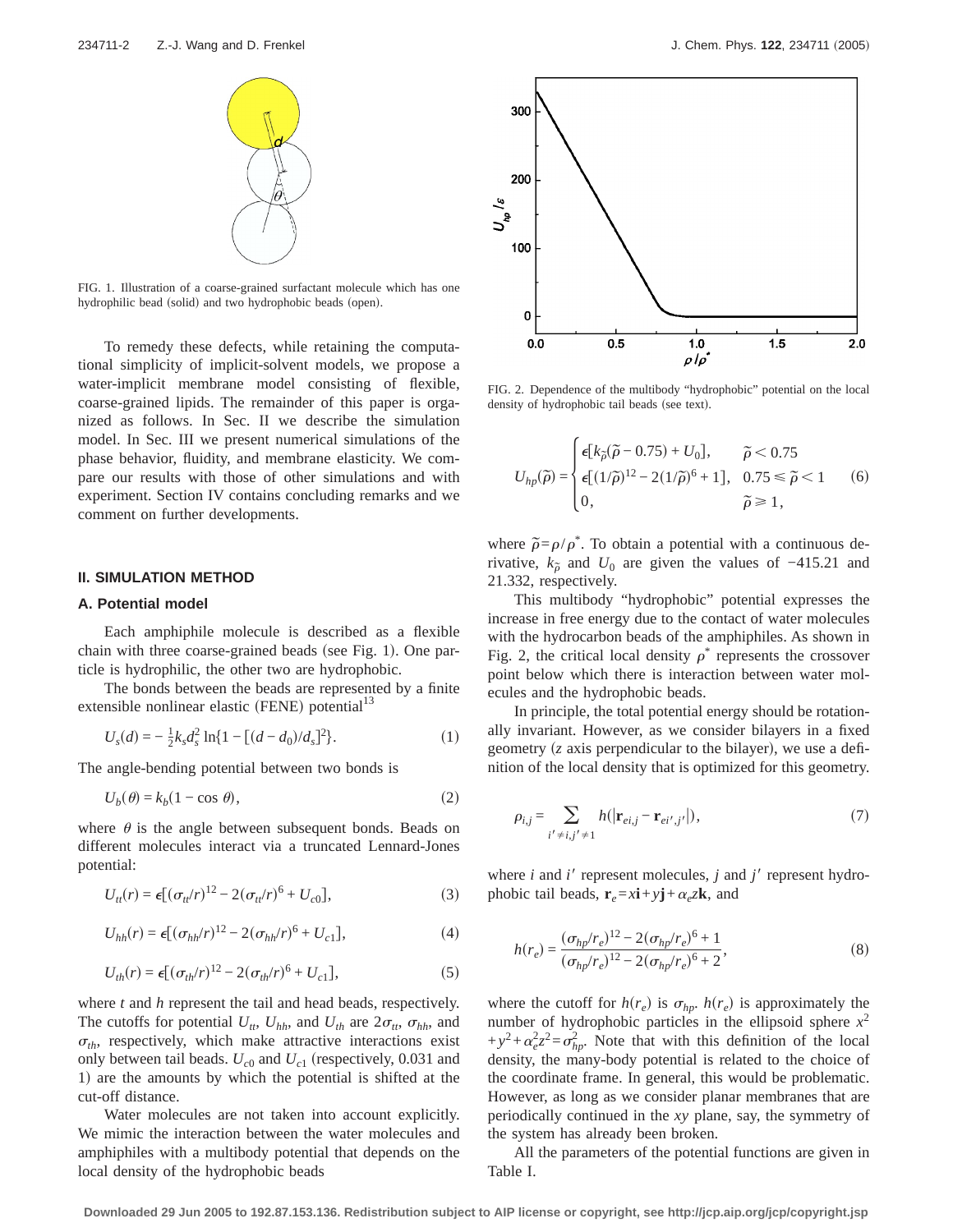TABLE I. Parameters of the potential functions.  $k_s$  denotes the spring constant,  $d_s$  the cutoff, and  $d_0$  the bond length of the FENE potential [Eq. (1)]. The stiffness constant  $k<sub>b</sub>$  is defined in Eq. (2). The tail diameter  $\sigma<sub>n</sub>$ , the head bead diameter  $\sigma_{tt}$ , and the parameter of interaction between head and tail beads  $\sigma_{th} = 0.5(\sigma_{tt} + \sigma_{hh})$  are used in the Lennard-Jones (LJ) potentials of Eqs. (3)–(5).  $\rho_{t1}^*$  and  $\rho_{t2}^*$  denote, respectively, the critical local densities of the first and second tail beads in Eq. (6).  $\sigma_{hp}$  and  $\alpha_e$  are potential parameters that are defined by Eq. (8).

|  |  | $k_s/\epsilon$ $d_s/\sigma$ $d_0/\sigma$ $k_b/\epsilon$ $\sigma_{tt}/\sigma$ $\sigma_{hh}/\sigma$ $\sigma_{th}/\sigma$ $\rho_{t1}^*$ $\rho_{t2}^*$ $\sigma_{hp}/\sigma$ $\alpha_e$ |  |  |  |
|--|--|------------------------------------------------------------------------------------------------------------------------------------------------------------------------------------|--|--|--|
|  |  | 100  0.2  1.0  10  1  1.1  1.05  10  17  1.9 $\sqrt{2}$                                                                                                                            |  |  |  |

## **B. Statistical ensemble**

We performed Monte Carlo simulations in both the  $NVTA_p$  and  $NVT\Sigma$  ensembles. *N* is the number of molecules, *V* is the volume of the simulated system, *T* is the temperature,  $A_p$  is the projected area of the bilayer on the *x*-*y* plane, and  $\Sigma$  is the lateral pressure of the bilayer. For the *NVT* $\Sigma$ simulations every Monte Carlo sweep includes the following trial moves: (1)  $3N$  displacements of a single bead, (2)  $N$ displacements of a single molecule, and  $(3)$  a variation of the area of the simulation box at constant total volume. For the area trial move, the coordinates of the head beads are changed, but all intramolecular distances and angles are kept constant. The trial moves are accepted or rejected according to the standard Metropolis criterion with the effective Hamiltonian

$$
H = E - \Sigma A_p - N\beta^{-1} \ln(A_p),\tag{9}
$$

where  $\beta = k_B T$ , and  $k_B$  is Boltzmann's constant. Figure 3 shows the time evolutions of the area and the energy of the membrane during a  $NVT\Sigma$  simulation. The figure shows the approach to equilibrium of both the (projected) area and the internal energy of the system.

## **C. Simulation details**

Periodic boundary conditions were used in the simulations. The *z*-axis length of the simulation box, which is the direction perpendicular to the membrane, is large enough to exclude interactions between the membrane and its periodic



FIG. 3. Temporal evolution of the area (a) and energy (b) per molecule during a Monte Carlo simulation at  $k_BT/\epsilon=0.8$ ,  $\Sigma=0$  (dark), and  $\Sigma$  $=2\epsilon/\sigma^2$  (light), respectively.

images. The system size varied from 200 amphiphilic molecules for simulations of the phase behavior, to 1152 in studies of the area-compressing elasticity and 2040 in simulations of the bending elasticity. In every simulation, the system was equilibrated during  $3 \times 10^5$  Monte Carlo (MC) sweeps.

In the  $NVTA_p$  simulations, we either prepared the system as a random [three-dimensional  $(3D)$  liquid] state or as a flat, ordered bilayer membrane. When, at  $k_B T / \epsilon = 2.0$ , the initial state is a 3D liquid state, we find that the amphiphilic molecules spontaneously form several bilayer membranes sometimes with pore defects. When, at the same temperature, the initial state is flat, the equilibrated state is a fluctuating liquid bilayer membrane. In the remainder of this paper, we will always consider bilayer membranes that were formed by equilibrating an ordered, flat membrane.

In what follows, we choose our energy and length scales such that the model parameters correspond to those of typical bilayer membranes at room temperature. To this end,  $\epsilon/k_B$ roughly has a value in the vicinity of 150 K, while  $\sigma$  $\sim$  5–8 Å.<sup>14</sup> With this choice,  $k_BT/\epsilon$ =2.0 corresponds to room temperature, and the length of our model molecules is in the range of 6–24 methyl groups. This covers the relevant range of chain lengths for fatty acids. $14$  As we will see later this model also leads to a reasonable value of area per lipid.

#### **III. RESULTS AND DISCUSSION**

#### **A. Phase behavior**

## **1. Solid-liquid transition**

As a first step, we observed the solid-liquid transition of a tensionless membrane  $(\Sigma=0)$ . Figure 4 shows the melting of the solid phase upon increasing the temperature.



FIG. 4. Snapshots of the temperature dependence of the structure of a small membrane during a  $NVT\Sigma$  simulation at zero lateral pressure. From (a) to (c):  $k_B T/\epsilon = 0.1, 0.3, 2.0$ , which schematically show how the solid membrane melts into liquid with an increase of temperature.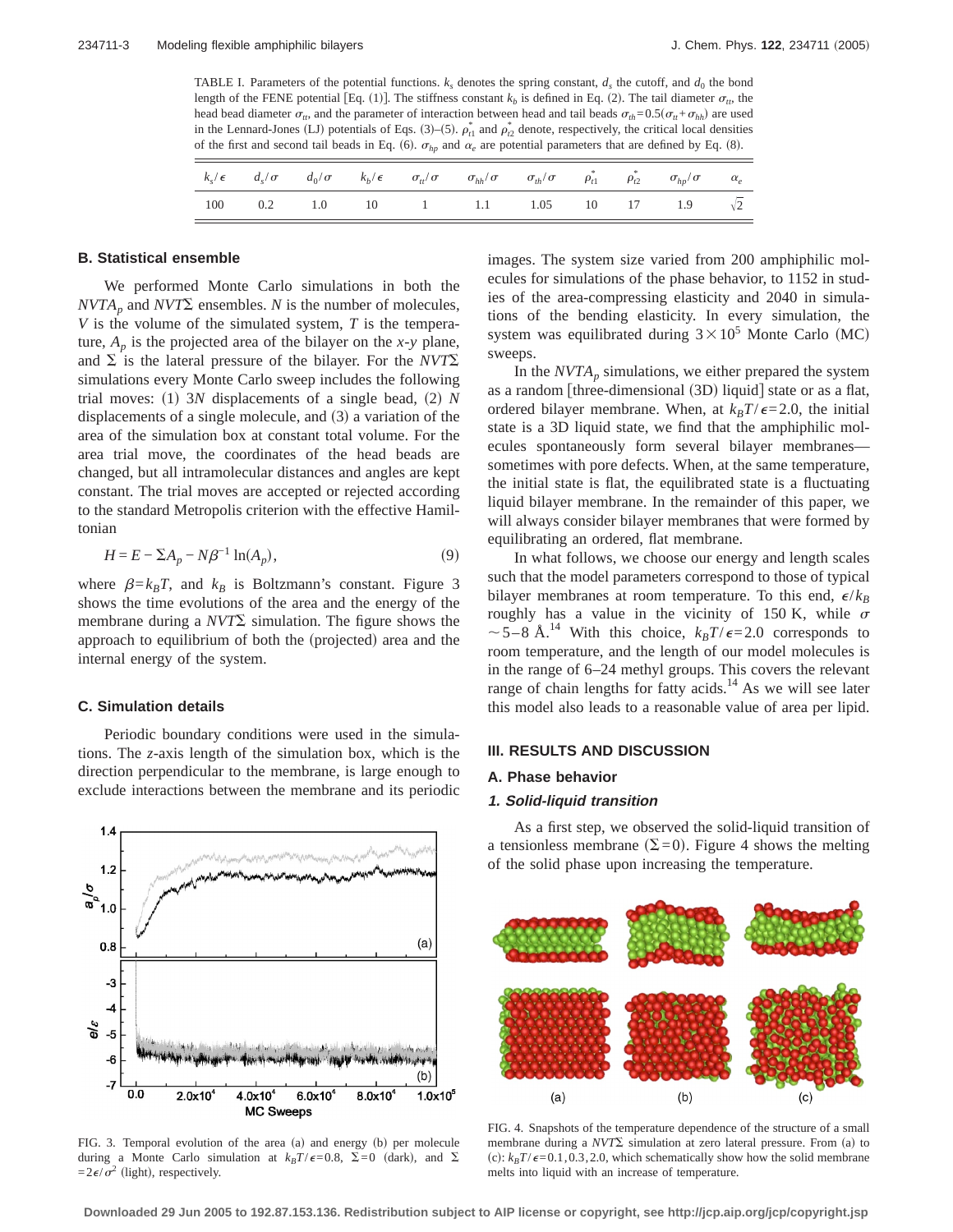

FIG. 5. Temperature dependence of the bond-order parameter of the surfactant head groups at zero lateral pressure.

We use a two-dimensional hexagonal bond-order parameter to quantify the lateral order-disorder transition of a bilayer membrane:<sup>28</sup>

$$
\psi_6 = |\langle e^{i6\alpha_{ij}} \rangle|,\tag{10}
$$

where  $\alpha_{ij}$  is the angle between  $\mathbf{r}_{xy}(i,j)$  and a fixed reference axis in the *x*-*y* plane,  $\mathbf{r}_{xy}(i,j)$  is the in-plane vector between head beads *i* and *j*, and the average is over all nearestneighbor pairs *i* and *j*.

Upon increasing the temperature, the membrane appears to go through a continuous order-disorder transition (see Figs. 4 and 5). The profile of the bond-order parameter indicates that the melting temperature of our model membrane is  $k_B T / \epsilon$  < 0.5, which in our units corresponds to 75 K.

## **2. Plane fluidity**

The lipid bilayer at room temperature  $(k_BT/\epsilon=2.0)$  appears to be in a fluid phase characterized by rapid lateral diffusion of the model lipids. Typical experimental values for the in-plane diffusion coefficient in a fluid membrane are of the order of 1  $\mu$ m<sup>2</sup>/s.<sup>2</sup> The two-dimensional in-plane diffusion is defined as

$$
D_{xy} = \lim_{t \to \infty} \frac{(\Delta r_{xy})^2}{4t} = \lim_{t \to \infty} \frac{1}{4Nt} \sum_{i=1}^{N} [(\Delta x_i)^2 + (\Delta y_i)^2], \qquad (11)
$$

where

$$
(\Delta x_i)^2 = \{ [x_i(t) - x_m(t)] - [x_i(0) - x_m(0)] \}^2,
$$
  

$$
(\Delta y_i)^2 = \{ [y_i(t) - y_m(t)] - [y_i(0) - y_m(0)] \}^2,
$$

where  $x_m$  and  $y_m$  denote the coordinates of the center of mass of the system. Figure 6 shows the results of the numerical simulations at different temperatures. The diffusion coefficients, i.e., the slopes of the best linear fits to the computed data in Fig. 6, are given in Table II.

Experimental diffusion coefficients in the solid (or gel) phase, the translational diffusion coefficient ranges between  $D_{xy} \sim 10^{-11} - 10^{-16}$  cm<sup>2</sup>/s, while in the fluid phase,  $D_{xy}$ 



FIG. 6. Temperature dependence of the lateral diffusion of surfactant molecules in membranes at zero lateral pressure.

 $\sim$ 10<sup>-8</sup> –10<sup>-7</sup> cm<sup>2</sup>/s.<sup>2</sup> Strictly speaking, Monte Carlo simulations do not provide dynamical information. However, if we assume that the algorithm can adequately reproduce the diffusive motion of the lipid molecules then, by using the defined length scale  $\sigma$  ~ 5–8 Å, we can relate the experimental and simulated diffusion coefficients to obtain an estimate of the Monte Carlo "time." We find that, depending on the mapping, one MC sweep roughly corresponds to a time interval between  $10^{-13}$  and  $10^{-11}$  s. In what follows, we will not consider dynamical phenomena.

Figure 7 shows the two-dimensional radial distribution function  $g(r_{xy})$ . Inspection of this radial distribution function confirms that, for  $T^* > 0.8$ , the bilayer is in the fluid phase.

# **B. Elastic properties**

# **1. Landau free energy**

On length scales larger than its thickness, membranes can be viewed as a continuous elastic sheet. To lowest order in the deformations, the coarse-grained (Landau) free energy of such a flexible membrane is of the following form:

$$
F = \int dA[\gamma + 2\kappa_c (H - c_0)^2 + \kappa_G K],
$$
 (12)

where  $\gamma$  is the surface tension, *A* is the surface area of the membrane,  $\kappa_c$  is the bending modulus, and  $\kappa_G$  is the saddlesplay modulus. The quantities  $c_0$ ,  $H$ , and  $G$  are, respectively, the spontaneous, the mean, and the Gaussian curvatures.

TABLE II. Temperature dependence of in-plane "diffusion coefficients" of surfactant molecules in a membrane at zero lateral pressure.

| $k_B T/\epsilon$ | $D_{xy}$ (10 <sup>-5</sup> $\sigma^2$ /MC sweep)  |
|------------------|---------------------------------------------------|
| 0.25             | $2.7201 \times 10^{-3} \pm 0.0008 \times 10^{-3}$ |
| 2.0              | $2.7606 + 0.0007$                                 |
| 3.0              | $4.5482 + 0.0005$                                 |
| 5.0              | $6.7588 + 0.0014$                                 |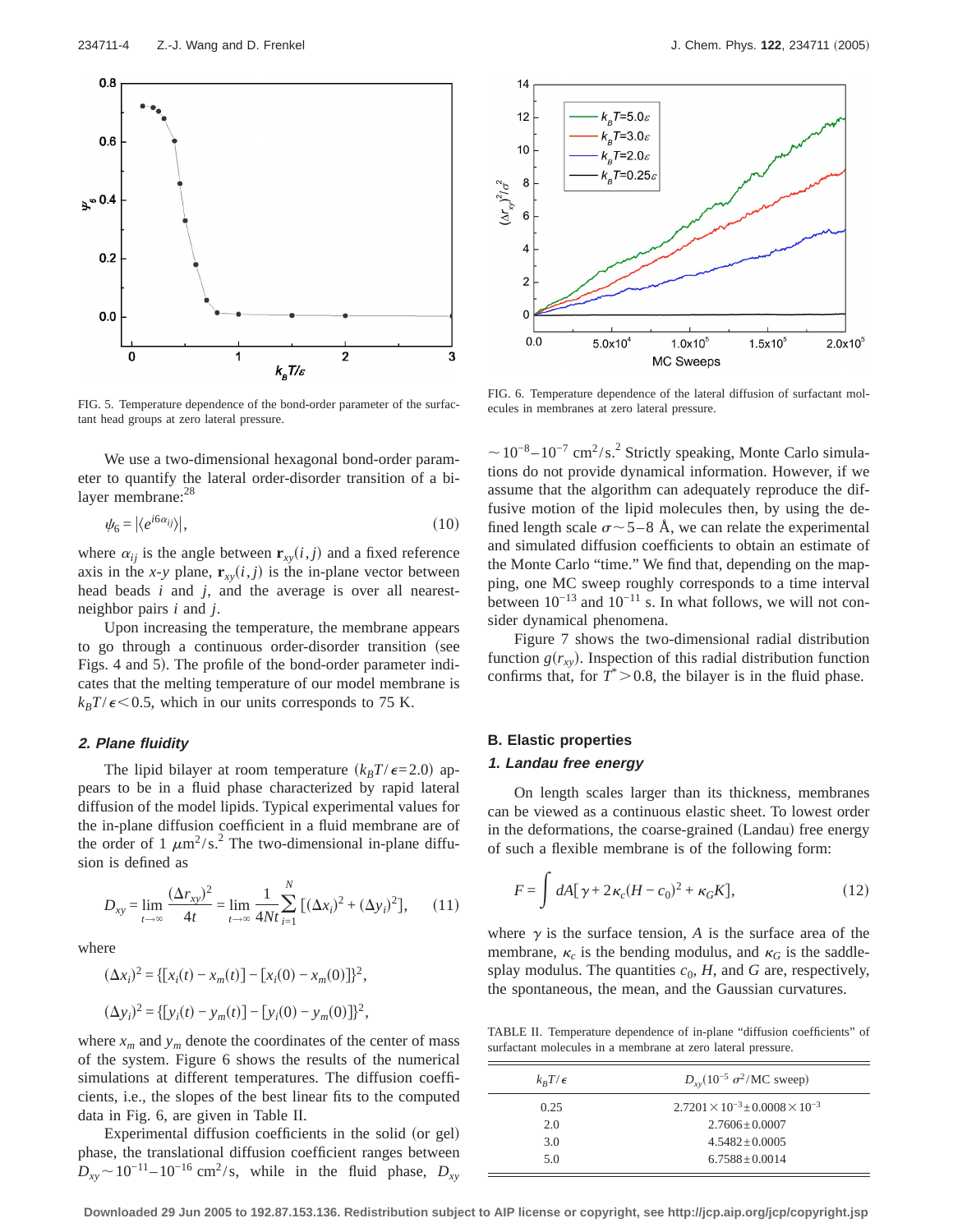

FIG. 7. In-plane radial distributions of the fluid membranes at two different temperatures. The lateral pressure,  $\Sigma$ , is zero.

When a tensionless membrane with area  $A_0$  is deformed (stretched or compressed), its surface tension changes. To lowest order in the deformation:

$$
\gamma = \kappa_A \frac{A - A_0}{A_0},\tag{13}
$$

where  $\kappa_A$  is the compressibility modulus, defined as

$$
\kappa_A = A_0 \frac{\partial \gamma}{\partial A}.\tag{14}
$$

The change in free energy of the membrane is then given by

$$
\int \gamma dA = \kappa_A \frac{(A - A_0)^2}{2A_0}.
$$
 (15)

The total free energy of the deformed membrane is

$$
F = \kappa_A \frac{(A - A_0)^2}{2A_0} + \int dA [2\kappa_c (H - c_0)^2 + \kappa_G K].
$$
 (16)

Using the Monge parametrization, we can write

$$
\mathbf{r} = [x, y, h(x, y)],\tag{17}
$$

and we have

$$
H = \frac{(1 + h_x^2)h_{yy} + (1 + h_y^2)h_{xx} - 2h_xh_yh_{xy}}{2\sqrt{(1 + h_x^2 + h_y^2)^3}},
$$
\n(18)

$$
K = \frac{h_{xx}h_{yy} - h_{xy}^2}{(1 + h_x^2 + h_y^2)^2},
$$
\n(19)

$$
dA = dxdy(1 + h_x^2 + h_y^2)^{1/2}.
$$
 (20)

For a membrane with a small curvature,  $h_x \le 1$ ,  $h_y \le 1$ , the mean and Gaussian curvatures and the area can be approximately written as

$$
H \approx \frac{1}{2}(h_{xx} + h_{yy}),\tag{21}
$$



FIG. 8. A snapshot of a  $NVTA_p$  simulation of a membrane with 2040 molecules at  $k_B T / \epsilon = 2.0$ .

$$
K \approx h_{xx} h_{yy} - h_{xy}^2,\tag{22}
$$

and

$$
dA \approx dx dy \Big[ 1 + \frac{1}{2} (h_x^2 + h_y^2) \Big],
$$
 (23)

$$
A \approx A_p + \int_{A_p} \frac{1}{2} (h_x^2 + h_y^2),
$$
 (24)

where  $A_p$  is the projected area of the membrane in the *x*-*y* plane.

In this paper, only one kind of lipid molecules is used and hence the membrane is symmetric, from which it follows that  $c_0$  is zero. As we do not change the topology of the membrane, the saddle-splay free energy,  $\int dA \kappa_G K$ , yields a constant contribution that is included in the reference free energy,  $F_0$ . From Eqs. (21)–(24), we can express the change in free energy due to the changes in area and curvature as

$$
F = \kappa_A \frac{(A_p + 1/2 \int_{A_p} dx dy | \nabla h|^2 - A_0)^2}{2A_0} + \frac{1}{2} \kappa_c \int_{A_p} dx dy \left( 1 + \frac{1}{2} | \nabla h|^2 \right) |\nabla^2 h|^2.
$$
 (25)

Omitting all terms  $O(h^3)$ , we have

$$
F = \kappa_A \frac{(A_p - A_0)^2}{2A_0} + \kappa_A \frac{A_p - A_0}{2A_0} \int_{A_p} dx dy \, |\nabla h|^2 + \frac{1}{2} \kappa_c \int_{A_p} dx dy \, |\nabla^2 h|^2.
$$
 (26)

We can define a surface tension associated with the change in the projected surface area,

$$
\gamma_p = \kappa_A \frac{A_p - A_0}{A_0},\tag{27}
$$

then the free energy of the membrane can be written as

$$
F = \frac{1}{2} \gamma_p (A_p - A_0) + \frac{1}{2} \gamma_p \int_{A_p} dx dy \, |\nabla h|^2
$$

$$
+ \frac{1}{2} \kappa_c \int_{A_p} dx dy \, |\nabla^2 h|^2. \tag{28}
$$

### **2. Bending modulus**

We compute the bending elasticity of our model membranes in both  $NVTA_p$  and  $NVT\sum$  MC ensembles. We considered square membranes consisting of 2040 molecules. Figure 8 shows a snapshot of the membrane.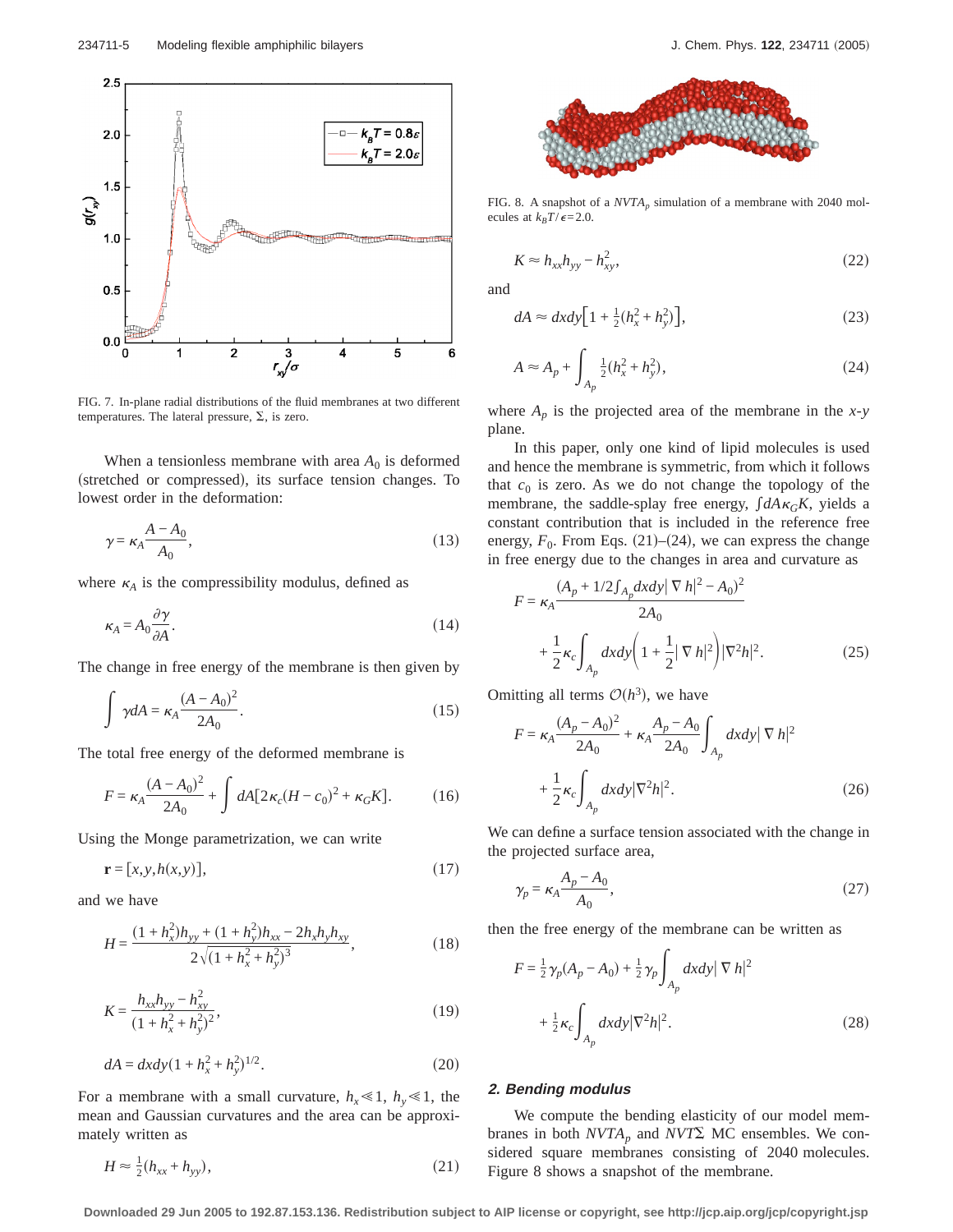Equation  $(28)$  is expected to be valid only on length scales where continuum theory applies. On length scales smaller than the thickness of the membranes, protrusion modes will dominate the undulatory motion of membranes and Eq.  $(28)$  breaks down. In order to use Eq.  $(28)$  to get bending elasticity, when we map the membrane on a discrete grid, we choose  $N_G$ , the number of grid points in each direction, such that mesh size  $l = L/N_G$  is larger than the membrane's thickness *h*, where *L* is the side length of the membranes. The local height of the membrane is defined as the mean value of the heights of the two monolayers inside a grid cell. The height of the individual monolayers is defined as the cell-averaged height of the centers of mass of the hydrophilic head groups. The discrete form of Eq.  $(28)$  is

$$
F = \frac{1}{2}\gamma_p(A_p - A_0) + l^2 \sum_{\mathbf{n}} \left[\frac{1}{2}\gamma_p |\nabla h_{\mathbf{r}}|^2 + \frac{1}{2}\kappa_c |\nabla^2 h_{\mathbf{r}}|^2\right], \quad (29)
$$

where  $\mathbf{n} = n_x \mathbf{i} + n_y \mathbf{j}$   $(n_x, n_y = -n_1, \dots, -1, 0, 1, \dots, n_r, n_l)$  $=[N_G/2]$ , and  $n_r=[(N_G-1)/2]$ , and **r**=*l***n**. Using a discrete Fourier transform, we have

$$
h_{\mathbf{q}} = \frac{l}{L} \sum_{\mathbf{n}} h_{\mathbf{r}} e^{i\mathbf{q} \cdot \mathbf{r}},\tag{30}
$$

and

$$
h_{\mathbf{r}} = \frac{l}{L} \sum_{\mathbf{q}} h_{\mathbf{q}} e^{-i\mathbf{q} \cdot \mathbf{r}},\tag{31}
$$

where **q** is the two-dimensional wave vector, i.e., **q**  $=2\pi n/L$ . In Fourier space, the Landau free energy is

$$
F = \frac{l^2}{2} \sum_{\mathbf{q}} (\gamma_p |\mathbf{q}|^2 + \kappa_c |\mathbf{q}|^4) |h_{\mathbf{q}}|^2 + \frac{\gamma_p}{2} (A_p - A_0).
$$
 (32)

In the  $NA_pT$  ensemble,



FIG. 9. Fluctuation spectrum of the membrane height at a constant projected area. The inset shows the spectrums with a vertically logarithmic coordinate. The projected areas,  $A_p$ , are, respectively,  $(34.91\sigma)^2$  (circle) and  $(35.70\sigma)^2$ (square). The drawn curves are best fits of Eq.  $(34)$  to the computed thermal fluctuations in the small wave-vector range.

TABLE III. Bending moduli of membranes at  $k_B T / \epsilon = 2.0$  from the *NVTA*<sub>p</sub> simulations. The number of the molecules in the membrane is 2040. Simulations were performed for two different membrane deformations. The computed values for  $\kappa_c$  are very nearly the same.

| $A_n/\sigma^2$              | $(34.91)^2$      | $(35.70)^2$       |
|-----------------------------|------------------|-------------------|
| $\gamma_p \sigma^2 / k_B T$ | $-0.3+0.1$       | $0.5 + 0.1$       |
| $\kappa_c/k_BT$             | $13.1 + 1.1$     | $12.9 + 0.6$      |
| $h_{cc}/\sigma$             | $3.805 \pm 0.01$ | $3.790 \pm 0.009$ |

$$
\langle l^2 |h_{\mathbf{q}}|^2 \rangle_{NA_p} = \frac{\int \int dh_{\mathbf{q}} dh_{\mathbf{q}}^* l^2 |h_{\mathbf{q}}|^2 e^{-\beta F}}{\int \int dh_{\mathbf{q}} dh_{\mathbf{q}}^* e^{-\beta F}} = \frac{k_B T}{\gamma_p |\mathbf{q}|^2 + \kappa_c |\mathbf{q}|^4},\tag{33}
$$

and

$$
\frac{1}{\langle l^2 |h_\mathbf{q}|^2 \rangle_{NA_p T}} = \frac{\gamma_p |\mathbf{q}|^2 + \kappa_c |\mathbf{q}|^4}{k_B T}.
$$
 (34)

In the  $N\Sigma T$  ensemble,

$$
\langle l^2 |h_{\mathbf{q}}|^2 \rangle_{N\Sigma T} = \left\langle \frac{k_B T}{\gamma_p |2\pi \mathbf{n}/L|^2 + \kappa_c |2\pi \mathbf{n}/L|^4} \right\rangle_{N\Sigma T}.\tag{35}
$$

When  $\Sigma=0$ , we can assume  $\gamma_p \rightarrow 0$ , and we have

$$
\langle l^2 | h_{\mathbf{q}} |^2 \rangle_{N\Sigma T(\Sigma=0)} \simeq \frac{k_B T \langle L^4 \rangle_{N\Sigma T(\Sigma=0)}}{\kappa_c |2\,\pi \mathbf{n}|^4}.\tag{36}
$$

Figure 9 shows the thermal-fluctuation spectrums of the membranes for two simulations in the  $NA_pT$  ensemble. Equation  $(34)$  is valid only for thermal fluctuations in the small wave-vector range. Fitting these data to Eq.  $(34)$ , we obtained the bending modulus of the membranes, as shown in Table III. The average head-group separation between the two membrane layers,  $h_{cc}$ , is also shown in Table III. Figure 10 shows the thermal-fluctuation spectrum of the membranes in the  $N\Sigma T(\Sigma=0)$  ensemble. Fitting the data in Fig. 10 to Eq.



FIG. 10. Fluctuation spectrum of the membrane height at vanishing surface tension. The drawn curve is the best fit of Eq.  $(36)$  to the computed thermal fluctuations in the small wave-vector range. At large wave vectors, the fluctuation spectrum is dominated by the "white" noise due to uncorrelated protrusions.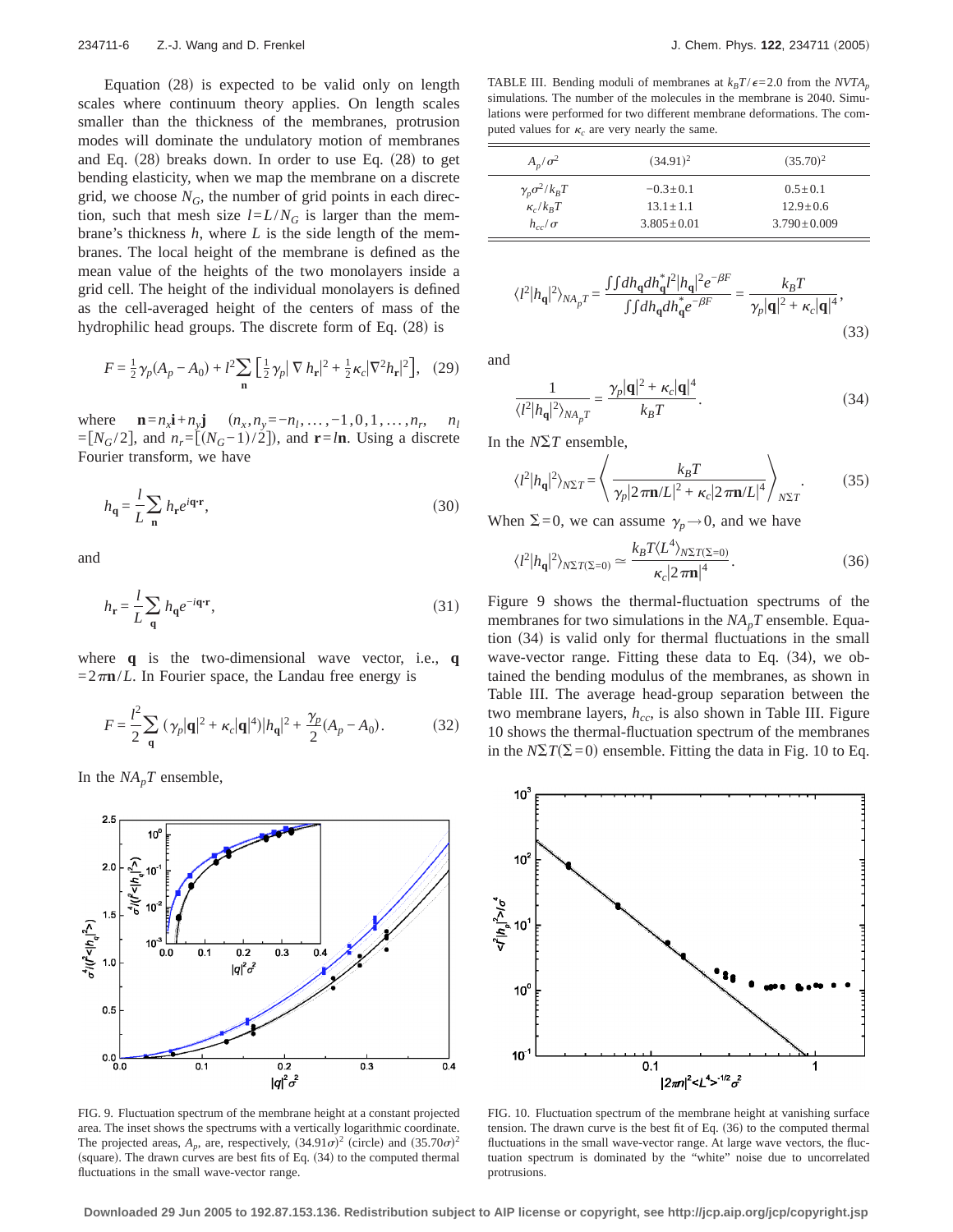(36), we obtained  $\kappa_c = 12.8 \pm 1.0 k_B T$ , which is consistent with the data from  $NA_pT$  simulations. The bending moduli of typical biological membranes have values in the range of 10–28 $k_B T^{34}$  Our numerical estimates for  $\kappa_c$  fall within this range. We note that the membranes generated by the present model appear to be more flexible than those obtained in the solvent-free simulations of Refs. 26 and 27.

#### **3. Compressibility/stretching elasticity**

In experiments, the compressibility/stretching moduli of membranes,  $\kappa_A$ , are obtained from the measured relation between the apparent area,  $A_p$ , of vesicles and the applied tension.<sup>34</sup> In simulations, Feller and Pastor<sup>35</sup> derived estimates for  $\kappa_A$  not only from relation between tension and surface area, but also from the area fluctuations of the membranes:

$$
\kappa_A = \frac{k_B T \langle A_p \rangle_{N\Sigma T}}{\langle \delta A_p^2 \rangle_{N\Sigma T}},\tag{37}
$$

where  $A_p$  is the projected area, and  $\langle \delta A_p^2 \rangle_{N\Sigma T} = \langle A_p^2 \rangle_{N\Sigma T}$  $-\langle A_p \rangle_{N\Sigma T}^2$ . Feller and Pastor observed that the fluctuation expression yielded rather noisy data for  $\kappa_A$ . Moreover, the value for  $\kappa_A$  thus estimated was more than four times larger than the one obtained in "mechanical" measurements. In the present paper, we calculated area compressibility/stretching elasticity of membranes through both mechanical and thermal-fluctuational measures.

Taking the values of  $\gamma_p$  obtained from the *NVTA<sub>p</sub>* simulations (see Table III) and inserting it into Eq.  $(27)$ , we find that

$$
\kappa_A = 17.9 \pm 4.0 k_B T / \sigma^2,\tag{38}
$$

and

$$
A_0 = 1240 \pm 30\sigma^2,\tag{39}
$$

where  $\kappa_A$  is compressibility modulus, and  $A_0$  is the saturated area of the membrane with 2040 molecules at  $k_B T / \epsilon = 2.0$ . Typical experimental data concerning the area per molecule at zero tension range from about  $0.596$  nm<sup>2</sup> for dimyristoyl phosphatidylchopine (DMPC) to  $0.725$  nm<sup>2</sup> for diolcoyl phosphatidylcholine (DOPC).<sup>36</sup> Using the length scale  $\sigma$  $\sim$  5–8 Å, the zero tension area per lipid of our simulation model is about  $0.304 - 0.778$  nm<sup>2</sup>, which covers the experimental range. Assuming that the membrane area is extensive, we can estimate  $A_0$  for the  $N=1152$  system at the same temperature to be

$$
A_0 = 701 \pm 16\sigma^2. \tag{40}
$$

In addition, we performed *NVT*S MC simulations to estimate  $k_A$ . The number of molecules in the simulated membranes was chosen to be 1152. We performed a rather long simulation  $(300 000 \text{ MC}$  cycles) to equilibrate the membrane for a given value of the applied tension. The temporal evolution of the projected surface area of the membrane in equilibrium is shown in Fig. 11. Large fluctuations are observed in all cases. More importantly, the time scale of the fluctuations is not short compared to the length of the simulations. Under these circumstances, Eq.  $(37)$  is not expected to yield reliable



FIG. 11. Projected areas as functions of time for  $NVT\Sigma$  simulations. The inset shows the profile of lateral pressure vs statistical projected area, where the line gives the best linear fit to the computed data.

results as we are likely to underestimate the magnitude of the fluctuations. Table IV lists our estimates for the average projected areas, root-mean-squared (rms) fluctuations in  $A_p$ , and the corresponding compressibility moduli obtained by using Eq. (37) for each of the  $\Sigma > 0$  simulations. These computations lead to an average value of compressibility moduli as  $\kappa_A = 13 \pm 2k_B T / \sigma^2$ , which is somewhat smaller than the value in Eq. (38). The slope  $\partial \Sigma / \partial A_p$  is also obtained by roughly fitting the lateral stress as a linear function of the projected area in Fig. 11, which leads to  $\partial \Sigma / \partial A_p = 0.023 \pm 0.004 k_B T$ . We did not compute the lateral pressure profile in our simulations. Although this is feasible in principle, the presence of many-body forces in our model makes this nontrivial. However, since membranes in quite long MC simulations are expected to be in force equilibrium, we can assume  $\Sigma \approx \gamma_p$ . According to Eq.  $(27)$ , we have

$$
\frac{\partial \Sigma}{\partial A_p} \approx \frac{\kappa_A}{A_0}.\tag{41}
$$

Using the value of  $A_0$  in Eq. (40), we then obtain  $\kappa_A$  $=16\pm3k_BT/\sigma^2$ . We note that the different estimates for  $\kappa_A$ , though noisy, are not mutually inconsistent.

In experiments,  $\kappa_A \sim 229-265$  mN/m at room temperature.<sup>34</sup> Using the length scale  $\sigma$  ~ 5–8 Å, the typical experimental values for  $\kappa_A$  are  $14-40k_BT/\sigma^2$  at room temperature.  $\kappa_A$  of our simulations roughly lies in the experimental range.

TABLE IV. Mean values and rms fluctuations for the projected area calculated for the 300 000 MC sweeps of each  $NVT\Sigma$  simulation in equilibrium. Each of the simulated membranes has 1152 molecules. The values of the compressibility/stretching modulus were calculated by using Eq. (37).

| $\sum/(k_B T/\sigma^2)$ | $\langle A_p \rangle / \sigma^2$ | $\langle \delta A_p^2 \rangle / \sigma^4$ | $\kappa_{A}/(k_{B}T/\sigma^{2})$ |
|-------------------------|----------------------------------|-------------------------------------------|----------------------------------|
| 0.125                   | 703.75                           | 64.024 65                                 | 10.99                            |
| 0.25                    | 713.10                           | 50.74                                     | 14.05                            |
| 0.375                   | 725.68                           | 57.30                                     | 12.67                            |
| 0.5                     | 725.12                           | 53.31                                     | 13.60                            |
| 1.0                     | 742.07                           | 48.55                                     | 15.29                            |